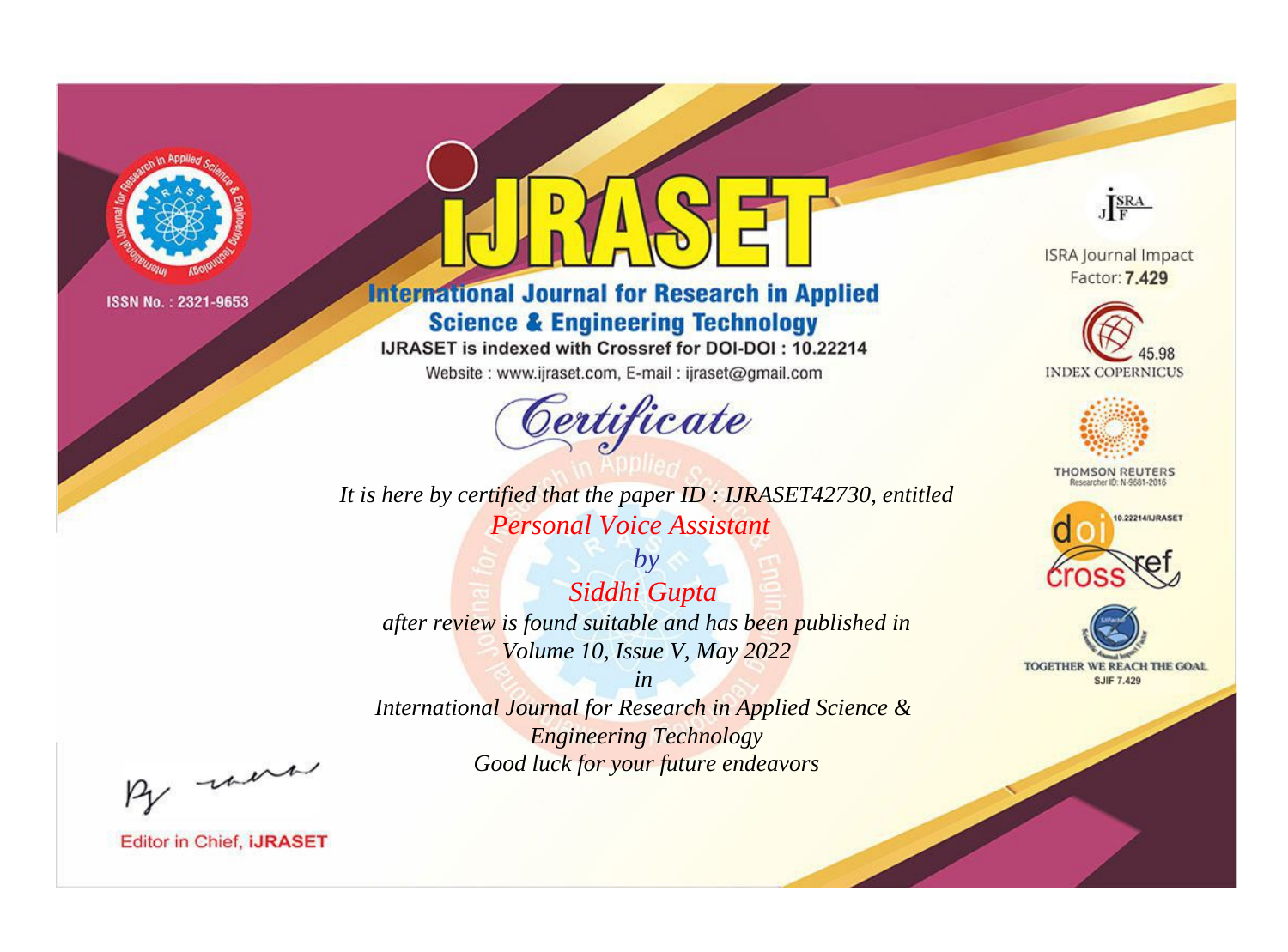

# **International Journal for Research in Applied Science & Engineering Technology**

IJRASET is indexed with Crossref for DOI-DOI: 10.22214

Website: www.ijraset.com, E-mail: ijraset@gmail.com



*It is here by certified that the paper ID : IJRASET42730, entitled Personal Voice Assistant*

*by Devanshi Joshi after review is found suitable and has been published in Volume 10, Issue V, May 2022*

*in International Journal for Research in Applied Science & Engineering Technology Good luck for your future endeavors*



**ISRA Journal Impact** Factor: 7.429





**THOMSON REUTERS** 





By morn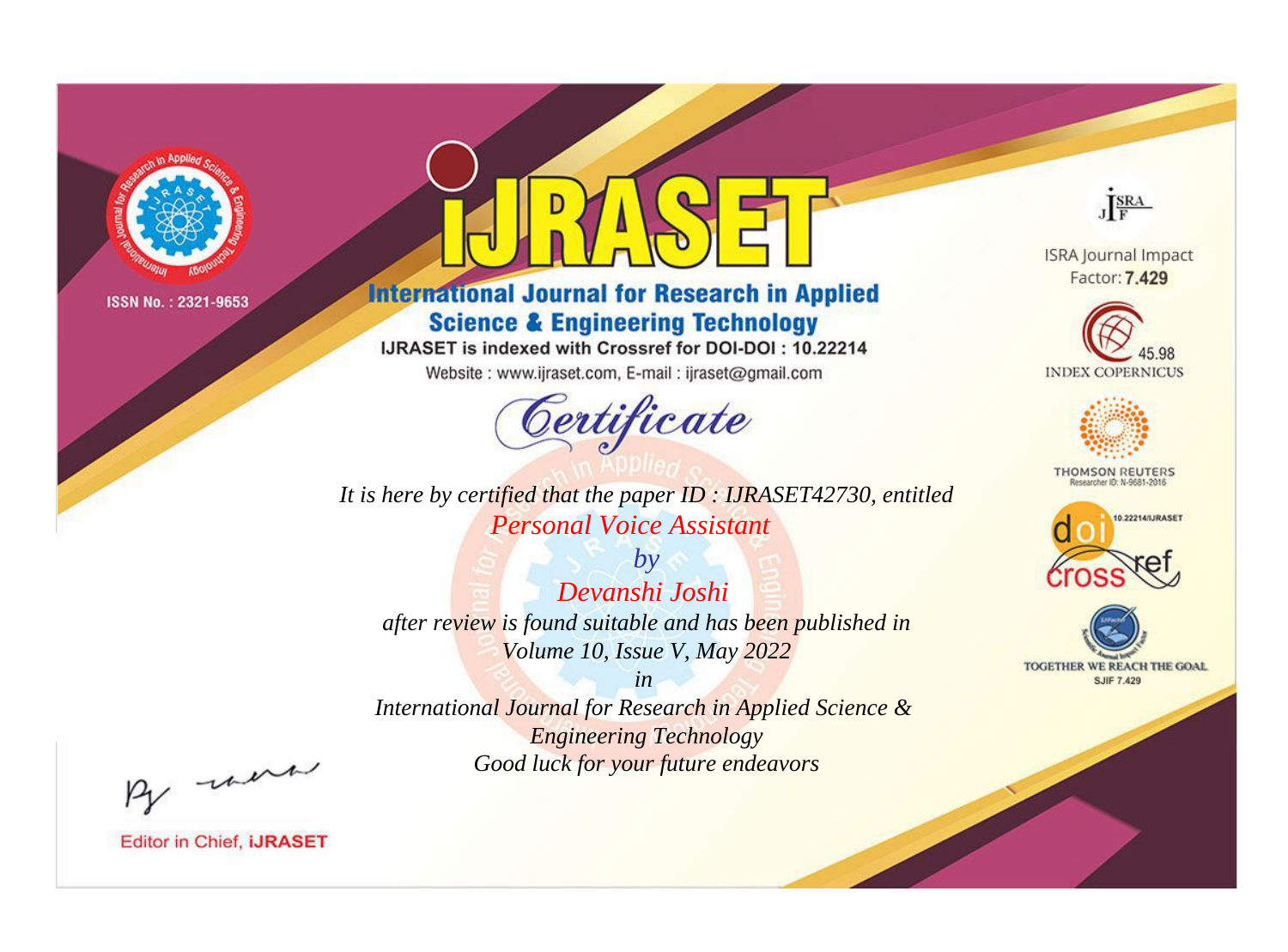

# **International Journal for Research in Applied Science & Engineering Technology**

IJRASET is indexed with Crossref for DOI-DOI: 10.22214

Website: www.ijraset.com, E-mail: ijraset@gmail.com



It is here by certified that the paper ID: IJRASET42730, entitled **Personal Voice Assistant** 

 $by$ Krutika Kolpate after review is found suitable and has been published in Volume 10, Issue V, May 2022

 $in$ International Journal for Research in Applied Science & **Engineering Technology** Good luck for your future endeavors

By morn

**Editor in Chief, IJRASET** 

**ISRA Journal Impact** Factor: 7.429

JERA





**THOMSON REUTERS** 



TOGETHER WE REACH THE GOAL **SJIF 7.429**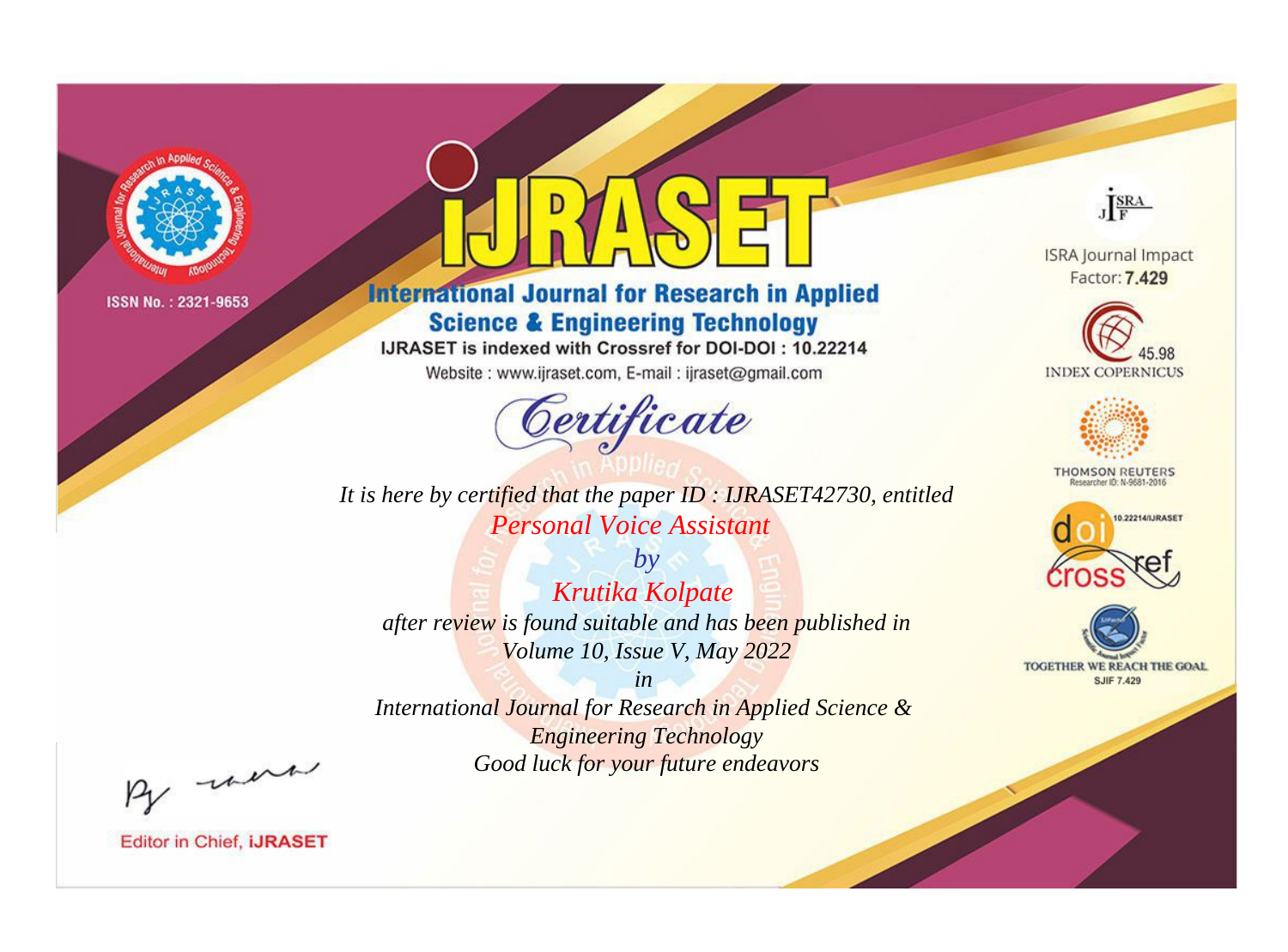

# **International Journal for Research in Applied Science & Engineering Technology**

IJRASET is indexed with Crossref for DOI-DOI: 10.22214

Website: www.ijraset.com, E-mail: ijraset@gmail.com



*It is here by certified that the paper ID : IJRASET42730, entitled Personal Voice Assistant*

*by Dhruv Sharma after review is found suitable and has been published in Volume 10, Issue V, May 2022*

*in International Journal for Research in Applied Science & Engineering Technology Good luck for your future endeavors*



**ISRA Journal Impact** Factor: 7.429





**THOMSON REUTERS** 





By morn